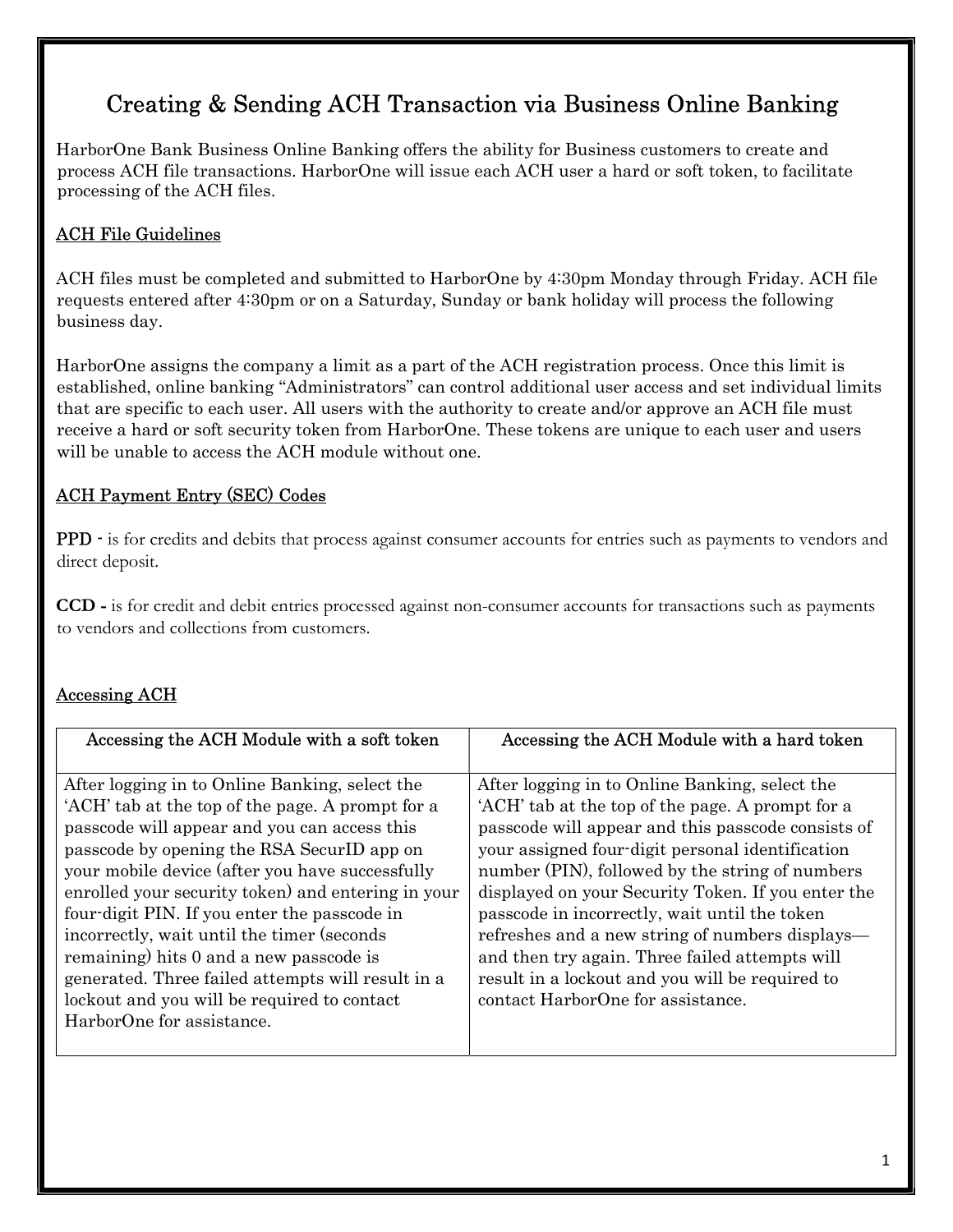| RSA Token Security Prompt for Admins |                                                                                                                                                          |  |
|--------------------------------------|----------------------------------------------------------------------------------------------------------------------------------------------------------|--|
|                                      | To protect the security of your information, your financial institution requires authentication of your identity before allowing access to this feature. |  |
| Pass Code:                           |                                                                                                                                                          |  |
|                                      |                                                                                                                                                          |  |
| Submit<br>Cancel                     |                                                                                                                                                          |  |

# Creating an ACH Participant

To create a Participant, select the 'Participants' option on the ACH button dropdown menu and click 'Add Participant'

| Group      |                   |         |       |                            |                |              |               |
|------------|-------------------|---------|-------|----------------------------|----------------|--------------|---------------|
| Clear      | <b>Filter</b>     |         |       |                            |                |              |               |
| Nickname 1 | Unique Identifier | Created | Group | Account Number             | Routing Number | Account Type | <b>Status</b> |
|            |                   |         |       | There are no participants. |                |              |               |

Enter in all of the required information marked by an asterisk and click 'Save'. Please note that the 'Unique Identifier' is for display purposes only in online banking and will not transmit this information in the file. Similar to the Nickname field, the intention is to help users identify Participants in online banking (e.g. Invoice #12345678).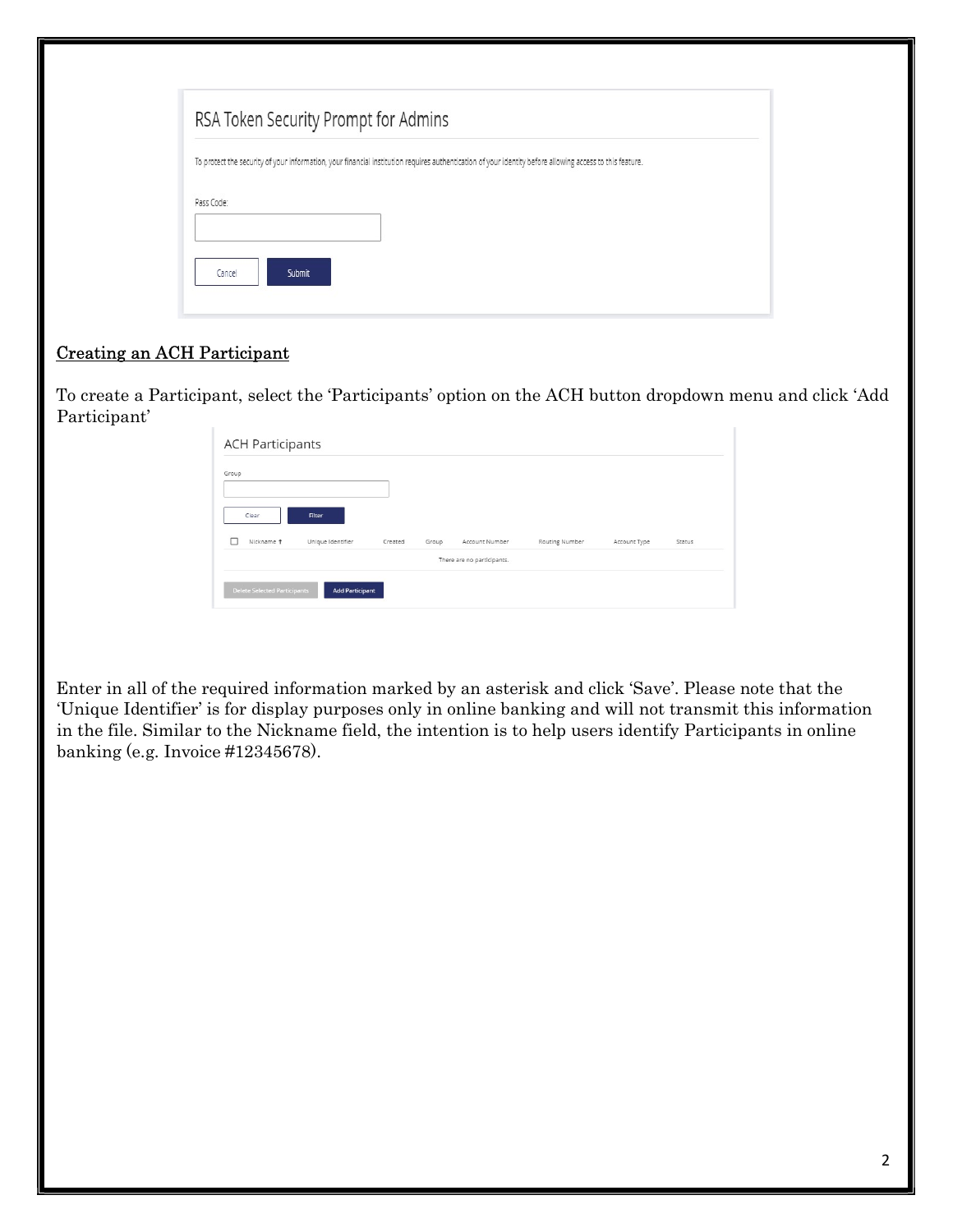|                                                     | Participant Details             |
|-----------------------------------------------------|---------------------------------|
|                                                     | * Name                          |
|                                                     |                                 |
|                                                     | Email Address                   |
|                                                     |                                 |
|                                                     | Send email when batch status is |
|                                                     | changed to Processed            |
|                                                     | * Nickname                      |
|                                                     |                                 |
|                                                     | Institution Name                |
|                                                     |                                 |
|                                                     | * Routing Number                |
|                                                     |                                 |
|                                                     | * Unique Identifier             |
|                                                     |                                 |
|                                                     | * Account Number                |
|                                                     |                                 |
|                                                     | * Confirm Account Number        |
|                                                     |                                 |
|                                                     | * Account Type                  |
|                                                     | Checking<br>$\checkmark$        |
|                                                     | * Status                        |
|                                                     | Active<br>$\ddot{\phantom{0}}$  |
|                                                     | Group                           |
|                                                     |                                 |
|                                                     | Discretionary Data              |
|                                                     |                                 |
|                                                     |                                 |
|                                                     | Save<br>Cancel                  |
| <b>Creating a Batch Template</b>                    |                                 |
|                                                     |                                 |
|                                                     |                                 |
| Navigate to the 'ACH' dropdown and select 'Batches' |                                 |

Click on 'Add Template' and enter in all of the required information marked by an asterisk and click 'Save'.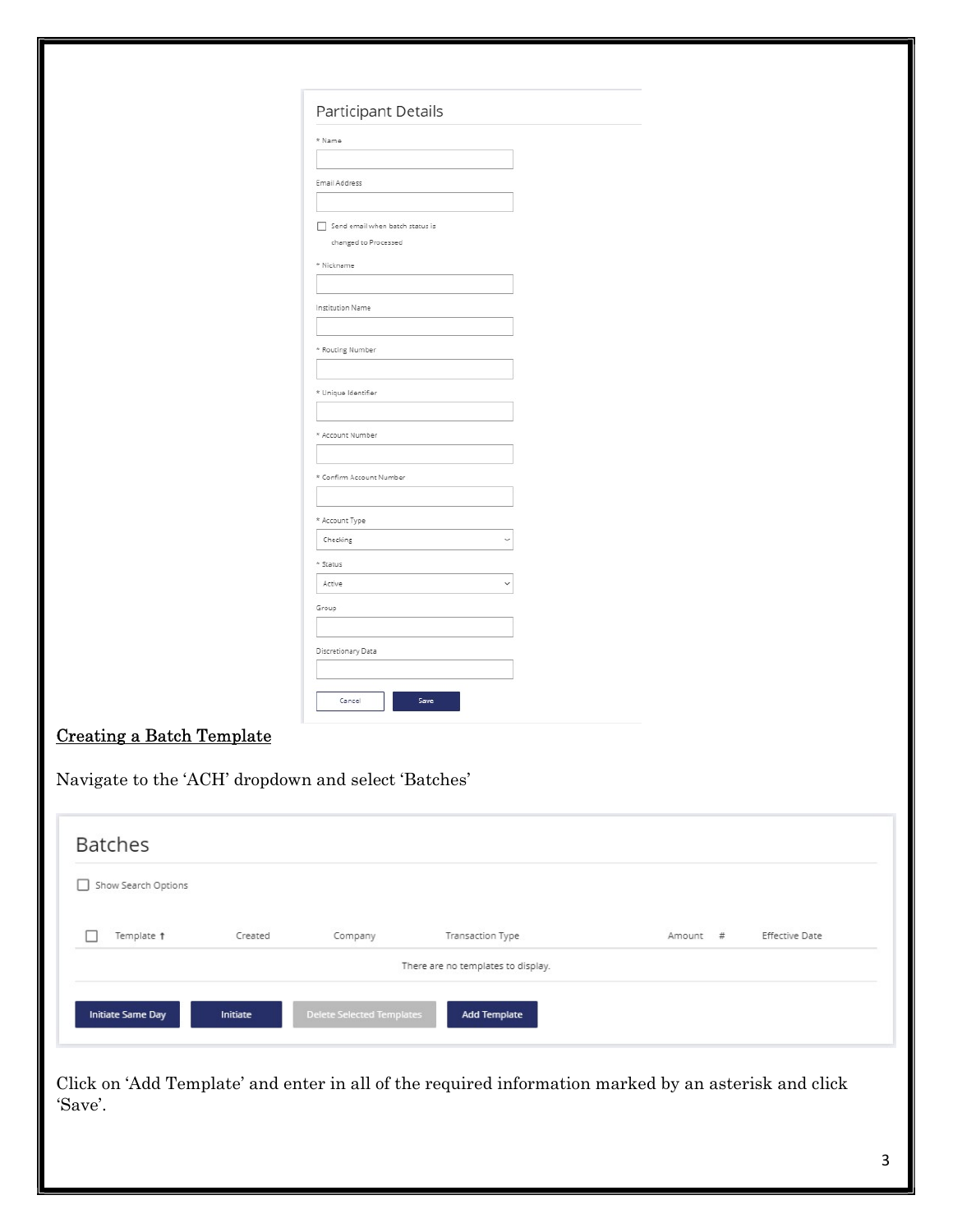Please note that you must select the HarborOne account to debit or credit in the 'Offset Account' field to ensure your file is balanced.

| * Template Name              |  |
|------------------------------|--|
| Weekly                       |  |
| * Transaction Type           |  |
| PPD Credit - Consumer Credit |  |
| Company Discretionary Data   |  |
| * Company Entry Description  |  |
| Weekly                       |  |
| * Company                    |  |
| Test Manufactur - x1111      |  |
|                              |  |
| Offset Account               |  |

Click 'Add Participants' and then scroll down and check the box next to the Participant(s) that you wish to include. If you did not create the Participant yet, you can create them on this screen by selecting 'New Participant'. Once you have selected your Participant, click on 'Add Selected Participants'.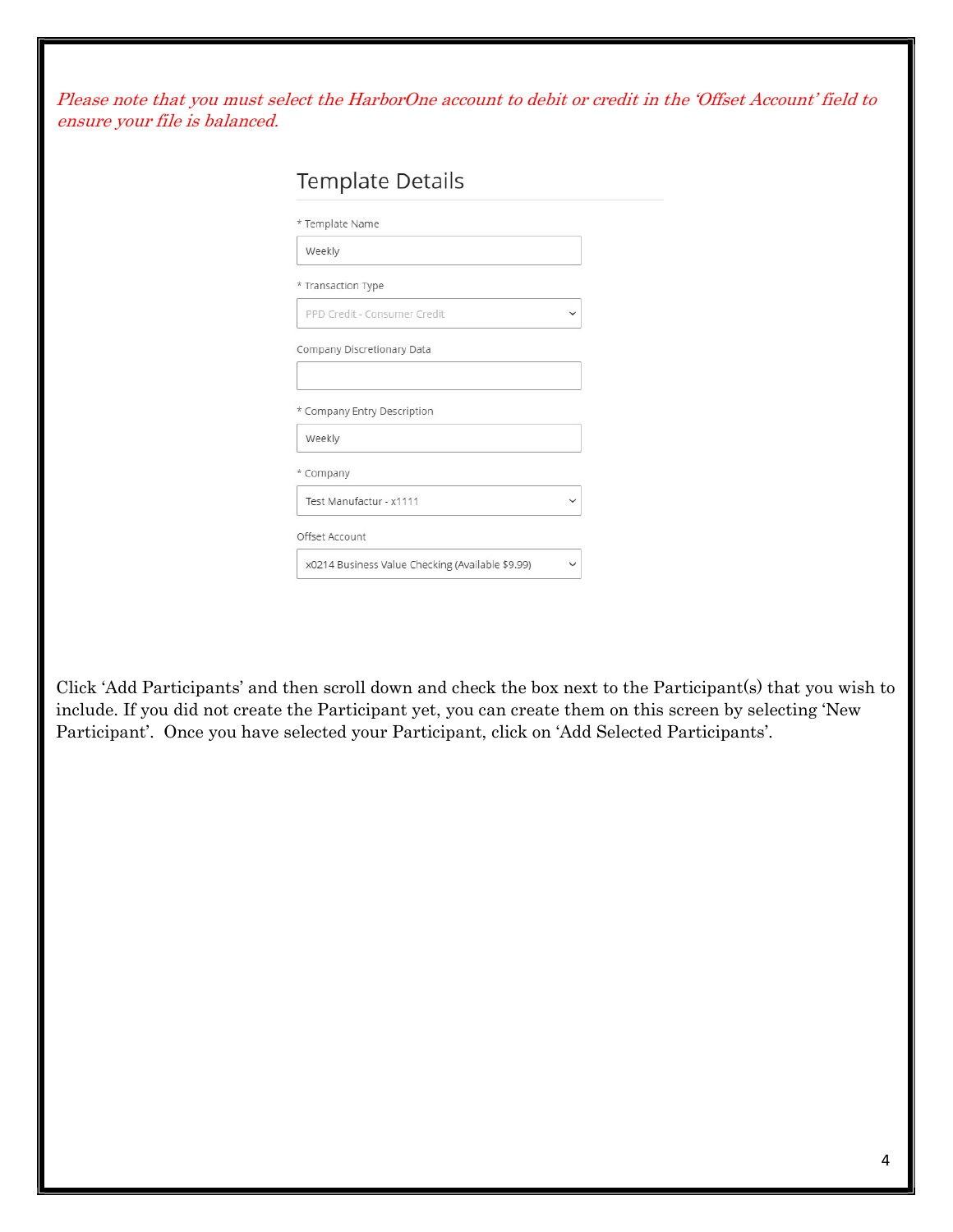| Nickname 1                   | Notify                  | Unique Identifier $\uparrow_{\downarrow}$ |                                  | Account Number 1 |                             | Account Type   | Hold Prenote<br>Amount |        |
|------------------------------|-------------------------|-------------------------------------------|----------------------------------|------------------|-----------------------------|----------------|------------------------|--------|
|                              |                         |                                           |                                  |                  | There are no batch entries. |                |                        |        |
| Active Total \$0.00          |                         | Hold Total \$0.00                         | Prenotes 0                       |                  |                             |                |                        |        |
| Import CSV File              |                         |                                           |                                  |                  |                             |                |                        |        |
| Choose File                  | No file chosen          | Import                                    |                                  |                  |                             |                |                        |        |
|                              |                         |                                           |                                  |                  |                             |                |                        |        |
| <b>Initiate Prenotes</b>     | <b>Add Participants</b> |                                           | Save                             |                  |                             |                |                        |        |
|                              |                         |                                           |                                  |                  |                             |                |                        |        |
| Cancel                       | Save and Close          |                                           |                                  |                  |                             |                |                        |        |
|                              |                         |                                           |                                  |                  |                             |                |                        |        |
|                              |                         |                                           |                                  |                  |                             |                |                        |        |
| <b>ACH Participants</b>      |                         |                                           |                                  |                  |                             |                |                        |        |
| Group                        |                         |                                           |                                  |                  |                             |                |                        |        |
|                              |                         |                                           |                                  |                  |                             |                |                        |        |
| Clear                        | Filter                  |                                           |                                  |                  |                             |                |                        |        |
|                              |                         |                                           |                                  |                  |                             |                |                        |        |
| Nickname t                   |                         | Unique Identifier                         | Created                          | Group            | Account Number              | Routing Number | Account Type           | Status |
| M<br><b>Test Participant</b> |                         | 12345ABC                                  | 02/23/2022<br>9:45 AM            |                  | x1349                       | 211381372      | Checking               | Active |
|                              |                         |                                           |                                  |                  |                             |                |                        |        |
| Cancel                       | New Participant         |                                           | <b>Add Selected Participants</b> |                  |                             |                |                        |        |
|                              |                         |                                           |                                  |                  |                             |                |                        |        |
|                              |                         |                                           |                                  |                  |                             |                |                        |        |
|                              |                         |                                           |                                  |                  |                             |                |                        |        |
|                              |                         |                                           |                                  |                  |                             |                |                        |        |
|                              |                         |                                           |                                  |                  |                             |                |                        |        |
|                              |                         |                                           |                                  |                  |                             |                |                        |        |

 In the 'Amount' field for each Participant, enter in the dollar amount that you wish to credit or debit and click 'Save'.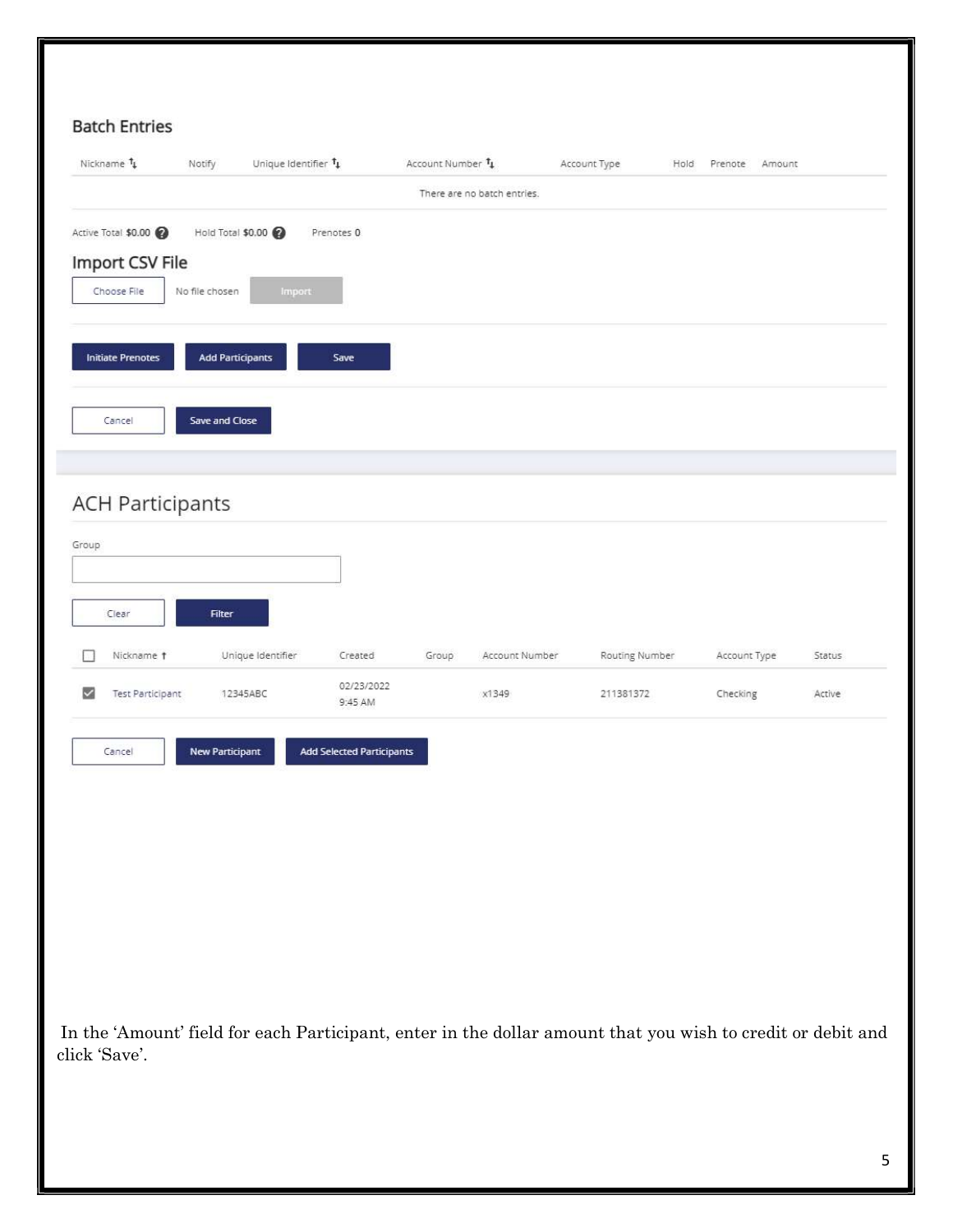| Nickname t                                | Notify         | Unique Identifier $t_{\perp}$    | Account Number 1                                                                                                                                                         | Account Type | Hold | Prenote                      | Amount  |            |      |
|-------------------------------------------|----------------|----------------------------------|--------------------------------------------------------------------------------------------------------------------------------------------------------------------------|--------------|------|------------------------------|---------|------------|------|
| Testing                                   |                | Bills                            | x9856                                                                                                                                                                    | Checking     | ⊔    | □                            | \$10.00 | 0 Addenda  | v    |
| Training123                               |                | Training                         | x6789                                                                                                                                                                    | Checking     | U    | П                            | \$      | 0 Addenda  | ∕ 面  |
| Active Total \$10.00                      |                | Hold Total \$0.00                | Prenotes 0                                                                                                                                                               |              |      |                              |         |            |      |
| Import CSV File                           |                |                                  |                                                                                                                                                                          |              |      |                              |         |            |      |
| Choose File                               | No file chosen | <b>import</b>                    |                                                                                                                                                                          |              |      |                              |         |            |      |
|                                           |                |                                  |                                                                                                                                                                          |              |      |                              |         |            |      |
| <b>Initiate Prenotes</b>                  |                | <b>Add Participants</b>          | Save                                                                                                                                                                     |              |      |                              |         |            |      |
|                                           |                |                                  |                                                                                                                                                                          |              |      |                              |         |            | Chai |
| Cancel                                    |                | Save and Close                   |                                                                                                                                                                          |              |      |                              |         |            |      |
| Click 'Save and Close'                    |                |                                  |                                                                                                                                                                          |              |      |                              |         |            |      |
|                                           |                |                                  |                                                                                                                                                                          |              |      |                              |         |            |      |
|                                           |                |                                  |                                                                                                                                                                          |              |      |                              |         |            |      |
|                                           |                |                                  |                                                                                                                                                                          |              |      |                              |         |            |      |
|                                           |                |                                  |                                                                                                                                                                          |              |      |                              |         |            |      |
| Initiating the ACH file                   |                |                                  |                                                                                                                                                                          |              |      |                              |         |            |      |
|                                           |                |                                  | Return to the batch template by clicking on the 'Batches' option from the 'ACH' dropdown menu                                                                            |              |      |                              |         |            |      |
|                                           |                |                                  | Check the box next to the batch template you wish to process and click 'Initiate'                                                                                        |              |      |                              |         |            |      |
|                                           |                |                                  |                                                                                                                                                                          |              |      |                              |         |            |      |
| Name: Weekly                              |                |                                  |                                                                                                                                                                          |              |      |                              |         |            |      |
| Fund From: x0214<br><b>Business Value</b> |                | 10/29/2019<br>12:41 PM           | Test Manufactur - x1111                                                                                                                                                  |              |      | PPD Credit - Consumer Credit | \$10.00 | 02/24/2022 |      |
| Checking                                  |                |                                  |                                                                                                                                                                          |              |      |                              |         |            |      |
| Initiate                                  |                | <b>Delete Selected Templates</b> | <b>Add Template</b>                                                                                                                                                      |              |      |                              |         |            |      |
|                                           |                |                                  |                                                                                                                                                                          |              |      |                              |         |            |      |
|                                           |                |                                  |                                                                                                                                                                          |              |      |                              |         |            |      |
|                                           |                |                                  | A confirmation message will appear informing you that the batch was successful                                                                                           |              |      |                              |         |            |      |
|                                           |                |                                  |                                                                                                                                                                          |              |      |                              |         |            |      |
| Pass-Thru ACH Files                       |                |                                  |                                                                                                                                                                          |              |      |                              |         |            |      |
|                                           |                |                                  | If you receive an error message when attempting to upload a Pass-Thru file, please contact your<br>Relationship Manager or call the eBanking Department at 508-895-1590. |              |      |                              |         |            |      |